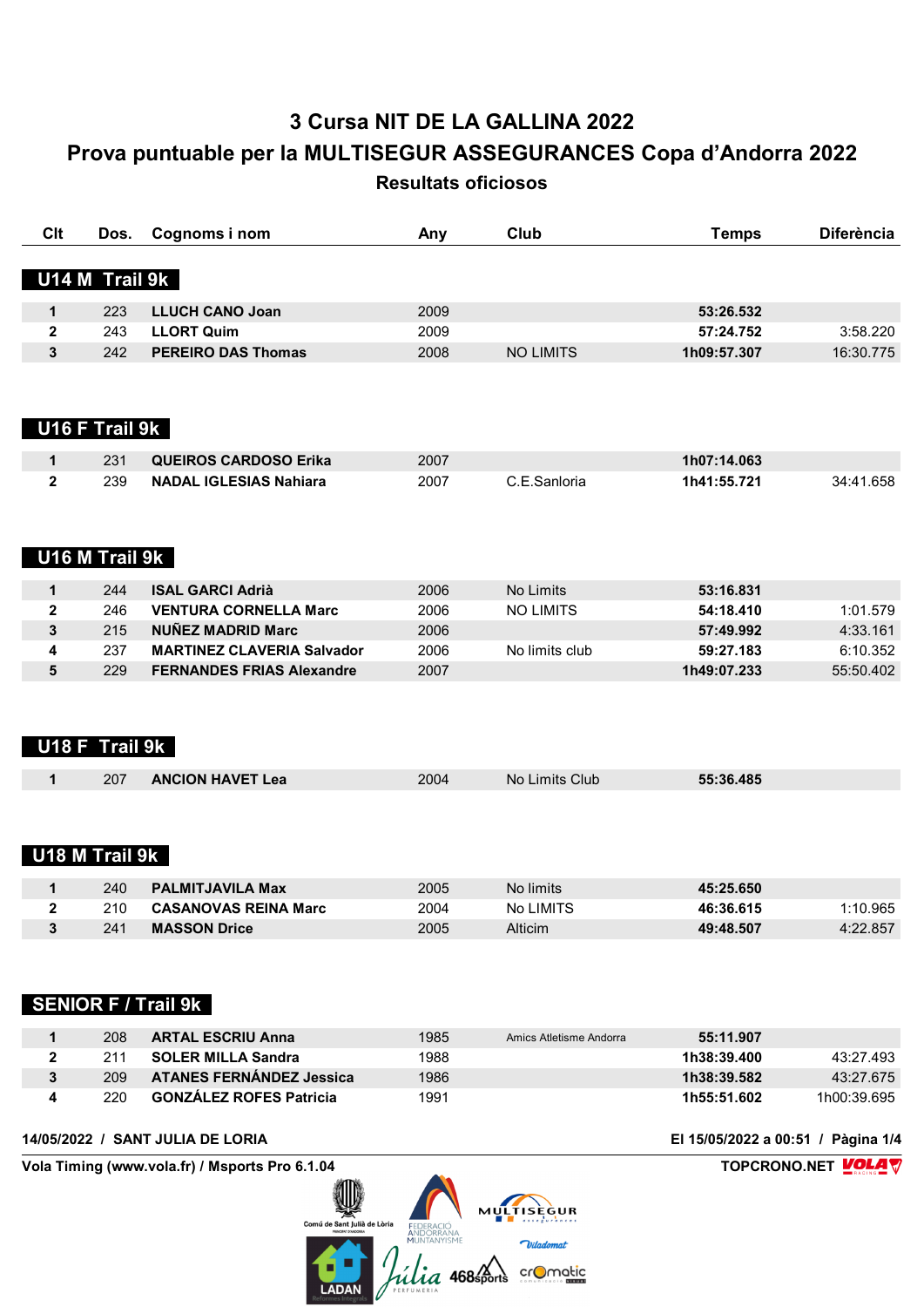| <b>C</b> lt |     | Dos. Cognoms i nom               | Anv  | Club | <b>Temps</b> | <b>Diferència</b> |
|-------------|-----|----------------------------------|------|------|--------------|-------------------|
| Absents     |     |                                  |      |      |              |                   |
|             | 206 | NIETO PEDESCOLL Anna Maria       | 1991 |      |              |                   |
|             | 216 | <b>RODRIGUES CERQUEIRA Tanja</b> | 1994 |      |              |                   |

### **SENIOR M / Trail 9k**

|              | 228 | <b>PUENTE Jonathan</b>              | 1986 |                    | 52:40.266   |             |
|--------------|-----|-------------------------------------|------|--------------------|-------------|-------------|
| $\mathbf{2}$ | 214 | <b>IGLESIAS TABOADA Damián</b>      | 1990 |                    | 53:16.950   | 36.684      |
| 3            | 235 | <b>GONZÁLEZ ROZAS Jonathan</b>      | 1985 |                    | 1h02:11.683 | 9:31.417    |
| 4            | 230 | <b>MACIEL DE QUEIROS Rui Miquel</b> | 1985 | <b>CE SANLORIA</b> | 1h07:14.185 | 14:33.919   |
| 5            | 212 | <b>SOLER MILLA Guillem</b>          | 1991 |                    | 1h44:04.459 | 51:24.193   |
| 6            | 219 | <b>ANTÓN CODINA Boris</b>           | 1987 |                    | 1h55:52.519 | 1h03:12.253 |

### **O19 DonaTrail 19k**

|                | 19              | <b>AZKARGORTA GALARZA Irati</b> | 1993 | <b>Bloc Cafè</b> | 2h36:14.197 |             |
|----------------|-----------------|---------------------------------|------|------------------|-------------|-------------|
| $\overline{2}$ | 8               | <b>RIBERA LOMBARTE Cristina</b> | 1994 |                  | 3h10:56.546 | 34:42.349   |
| 3              | 36              | FELIUBADALÓ FONTANET Anna       | 1971 | C.E.SANLORIA     | 3h11:02.942 | 34:48.745   |
| 4              | 16              | <b>PUIGDEMASA BESOLI Eva</b>    | 1976 | <b>CPA</b>       | 3h25:21.400 | 49:07.203   |
| 5              | 41              | <b>CODINA Marta</b>             | 1999 |                  | 3h38:09.275 | 1h01:55.078 |
| 6              | 17              | <b>CARRILLO BARDAJÍ Sònia</b>   | 1975 | AAA              | 3h41:22.356 | 1h05:08.159 |
| Absents        |                 |                                 |      |                  |             |             |
|                | 10 <sup>°</sup> | <b>TROGUET TORRES Estefania</b> | 1992 |                  |             |             |

## **O19 Home Trail 19k**

|              | 33 | <b>SOLDEVILA BUSQUETS Arnau</b> | 1998 | NO LÍMIT                  | 2h10:23.623 |           |
|--------------|----|---------------------------------|------|---------------------------|-------------|-----------|
| $\mathbf{2}$ | 32 | <b>CASAL MIR Oscar</b>          | 1979 | <b>SEC</b>                | 2h10:23.871 | 0.248     |
| 3            | 40 | <b>GASA BIRBE Marc</b>          | 1998 | <b>CAPS</b>               | 2h11:44.322 | 1:20.699  |
| 4            | 34 | <b>FERNANDEZ DOBARRO Carlos</b> | 1981 | AAA                       | 2h16:55.702 | 6:32.079  |
| 5            | 6  | <b>PÉREZ CRUZ Alvaro</b>        | 1992 | <b>ZENIT</b>              | 2h17:18.274 | 6:54.651  |
| 6            | 29 | <b>ADRAN GURI Robert</b>        | 1981 | Soldeu Esquí Club         | 2h25:51.686 | 15:28.063 |
| 7            | 26 | <b>CASENY CATALA Ruben</b>      | 1986 | C.E. mont. JABALI DORADOS | 2h26:17.168 | 15:53.545 |
| 8            | 3  | <b>MOREIRA Marco</b>            | 1985 | C.E. SANLORIA             | 2h26:36.503 | 16:12.880 |
| 9            | 25 | <b>TISSIER RUIZ Jordi</b>       | 1985 | <b>CE Sanloria</b>        | 2h27:22.501 | 16:58.878 |
| 10           | 9  | <b>MARTINEZ Jose</b>            | 1982 | <b>Bloc Cafè</b>          | 2h31:42.344 | 21:18.721 |
| 11           | 21 | <b>GEADA LÓPEZ Hugo</b>         | 1988 |                           | 2h33:48.669 | 23:25.046 |



**14/05/2022 / SANT JULIA DE LORIA El 15/05/2022 a 00:51 / Pàgina 2/4**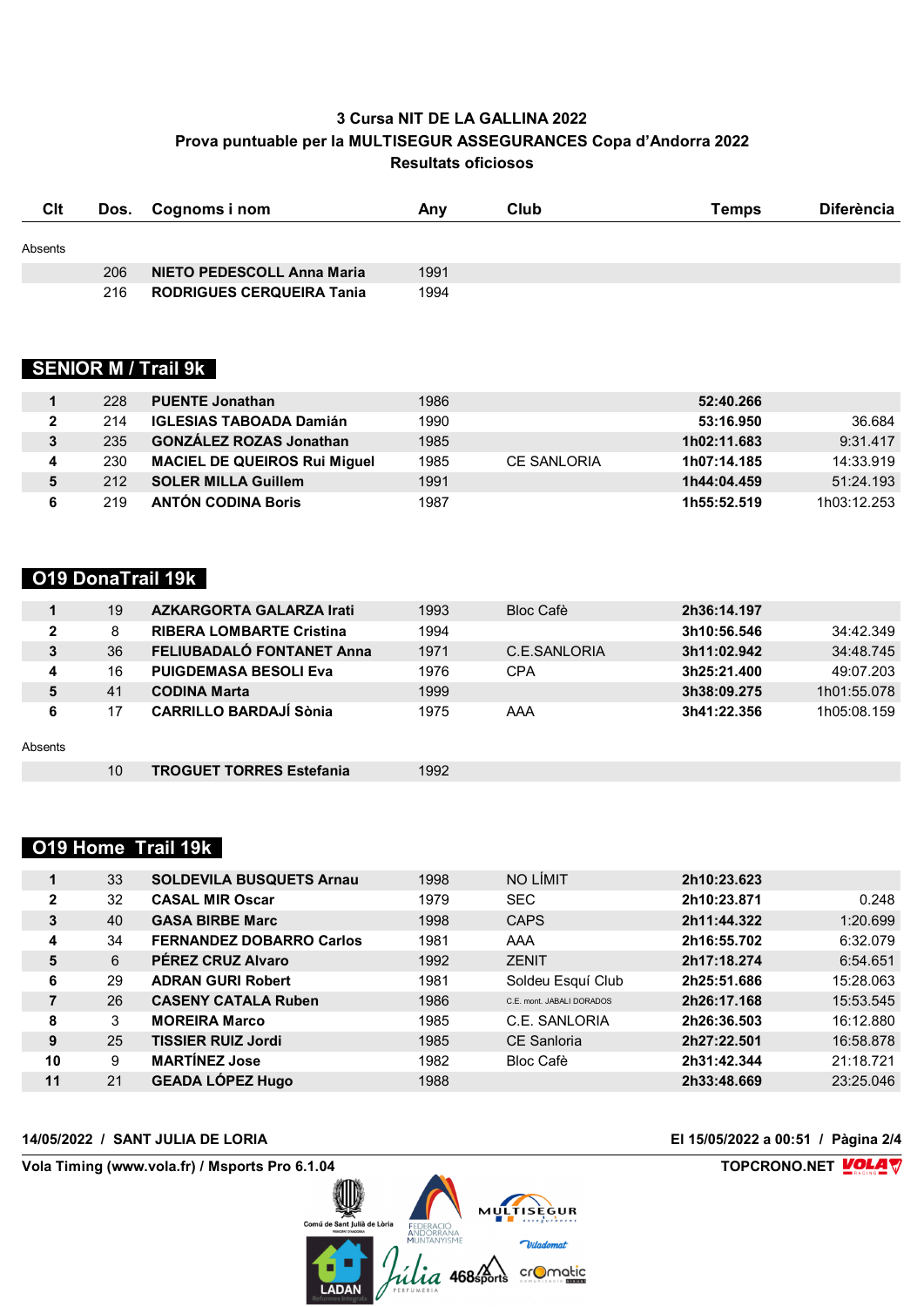| Clt      | Dos.           | Cognoms i nom                     | Any  | Club                      | <b>Diferència</b><br><b>Temps</b> |             |
|----------|----------------|-----------------------------------|------|---------------------------|-----------------------------------|-------------|
| 12       | 14             | <b>RALLO TOLÓS Franc</b>          | 1991 | +QUE KMS                  | 2h39:14.715                       | 28:51.092   |
| 13       | 2              | <b>CASAS MENDEZ Nicolas</b>       | 1984 | C.E. SANLORIA             | 2h40:34.084                       |             |
| 14       | 39             | <b>BERROYA DEL CUETO Gerard</b>   | 1979 | <b>CTSA</b>               | 2h41:13.175                       | 30:49.552   |
| 15       | 18             | <b>MUNYÓS MALLOFRÉ Alex</b>       | 1995 | C.E. Sanlòria             | 2h45:05.571                       | 34:41.948   |
| 16       | $\overline{7}$ | <b>BARÓ GIRÓ David</b>            | 1976 | C.E.Sanloria              | 2h49:46.711                       | 39:23.088   |
| 17       | 35             | <b>CABANES FRANCO Rossend</b>     | 1969 | C.E.SANLORIA              | 2h50:07.058                       | 39:43.435   |
| 18       | 15             | NÚÑEZ ROMERO Cecili               | 1982 | <b>ECOA</b>               | 2h53:54.058                       | 43:30.435   |
| 19       | 23             | <b>MERCIER Pierre</b>             | 1999 | Font-Romeu                | 2h59:27.671                       | 49:04.048   |
| 20       | 20             | <b>RODRIGUEZ ZAMORA David</b>     | 1970 | C.E. SANLORIA             | 3h04:48.434                       | 54:24.811   |
| 21       | 28             | <b>MENTRUIT PANTEBRE Gerard</b>   | 1979 | C.E. SANLORIA             | 3h05:33.624                       | 55:10.001   |
| 22       | 22             | <b>GOMES DE LIMA Antonio</b>      | 1969 | Sanloria                  | 3h14:29.151                       | 1h04:05.528 |
| 23       | 30             | <b>PAMIES FERRAN Albert</b>       | 1970 |                           | 3h19:14.922                       | 1h08:51.299 |
| 24       | 24             | <b>LORENTE MARTINEZ Jordi</b>     | 1962 | cpa                       | 3h35:35.817                       | 1h25:12.194 |
| 25       | 4              | VÁZQUEZ DESA Angel Antonio        | 1975 | C.E. SANLORIA             | 3h39:11.045                       | 1h28:47.422 |
| 26       | $\mathbf{1}$   | <b>GUARDIA BLANCO Josep Maria</b> | 1972 | C.E. SANLORIA             | 3h39:15.977                       | 1h28:52.354 |
| 27       | 27             | <b>GILBERT BARBA Jordi</b>        | 1985 |                           | 3h59:22.558                       | 1h48:58.935 |
| 28       | 43             | <b>ARCHER lain</b>                | 1979 | Cpa                       | 4h02:07.567                       | 1h51:43.944 |
| 29       | 42             | <b>ROIG TRAVESET LIUÍS</b>        | 1968 | <b>ANDONA</b>             | 4h06:26.738                       | 1h56:03.115 |
| 30       | 37             | <b>ZGAIB FERMENTINI Mario</b>     | 1978 |                           | 4h16:56.496                       | 2h06:32.873 |
| 31       | 38             | <b>MOA SANCHEZ Juli</b>           | 1987 |                           | 4h16:56.757                       | 2h06:33.134 |
| 32       | 31             | <b>NADAL NAVINES Jordi</b>        | 1975 | C.E.Sanloria              | 4h18:09.179                       | 2h07:45.556 |
| Absents  |                |                                   |      |                           |                                   |             |
|          | 5              | <b>BARÓ GIRÓ Carlos</b>           | 1977 | <b>UEU</b>                |                                   |             |
|          | 11             | <b>SIMÓN FUSTÉ Marc</b>           | 1977 |                           |                                   |             |
|          | 12             | <b>RIBA PORRAS Pere</b>           | 1980 | <b>Inverse Team Trail</b> |                                   |             |
| Abandons |                |                                   |      |                           |                                   |             |
|          | 13             | <b>SANVICENTE Lluis</b>           | 1982 | <b>AAA</b>                |                                   |             |
|          |                |                                   |      |                           |                                   |             |

#### **S-O40 F Trail 19k**

| 16 | <b>PUIGDEMASA BESOLI Eva</b> | 1976 | CPA | 3h25:21.400              |  |
|----|------------------------------|------|-----|--------------------------|--|
|    | CARRILLO BARDAJİ Sònia       | 1975 | AAA | 3h41:22.356<br>16:00.956 |  |

#### **S-O40 M Trail 19k**

|    | <b>CASAL MIR Oscar</b>          | 1979 | SEC               | 2h10:23.871 |           |
|----|---------------------------------|------|-------------------|-------------|-----------|
|    | <b>FERNANDEZ DOBARRO Carlos</b> | 1981 | AAA               | 2h16:55.702 | 6:31.831  |
| 29 | <b>ADRAN GURI Robert</b>        | 1981 | Soldeu Esquí Club | 2h25:51.686 | 15:27.815 |

**Vola Timing (www.vola.fr) / Msports Pro 6.1.04 TOPCRONO.NET** 

MULTISEGUR<br>
Comi de Sant Julia de Laria<br>
ANDORANAIRE DE COMERCIÓN MULTISEGUR<br>
MULTISEGUR<br>
Viladomat<br>
Viladomat<br>
Viladomat<br>
COMERCIÓN COMERCIÓN

**14/05/2022 / SANT JULIA DE LORIA El 15/05/2022 a 00:51 / Pàgina 3/4**